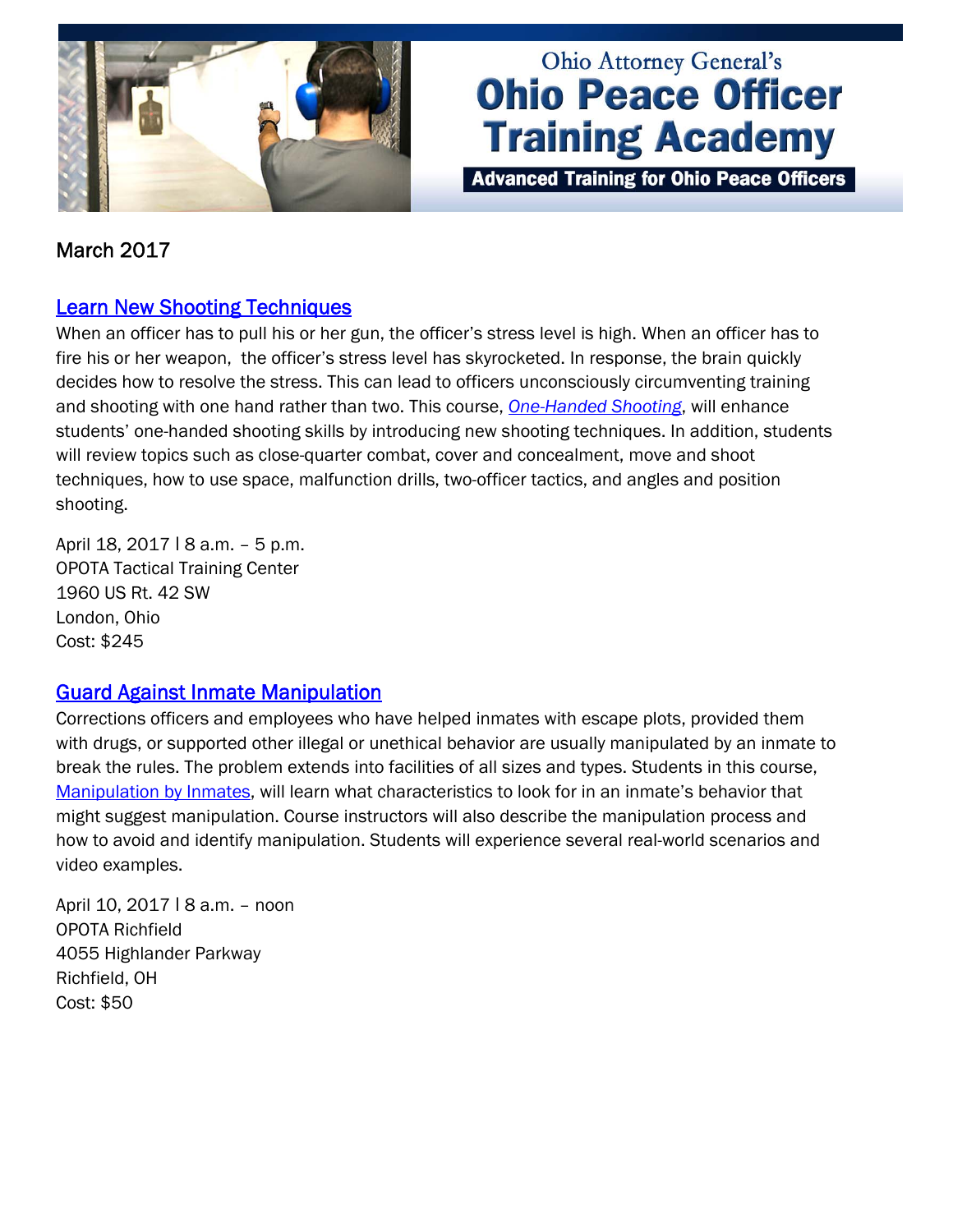### [Hands-on Learning for SUV Drivers](http://www.ohioattorneygeneral.gov/Law-Enforcement/Ohio-Peace-Officer-Training-Academy/Course-Catalog/Course-Categories/Driving-Courses#OPOTA149)

Many law enforcement agencies are replacing the sedans in their fleets with SUVs. This course, *SUV* - *[Sport Utility Operations](http://www.ohioattorneygeneral.gov/Law-Enforcement/Ohio-Peace-Officer-Training-Academy/Course-Catalog/Course-Categories/Driving-Courses#OPOTA149)*, will help officers transition from driving cars to SUVs. Officers must bring their department-issued SUV to participate. Lessons include classroom instruction and practical hands-on exercises such as basic cone courses, advanced maneuvering and handling courses, and higher speed exercises for simulated emergency response and intersection clearing. Students will also have an off-road driving session.

Note: All students will use their department-issued SUV for course exercises. OPOTA vehicles will be provided for the off-road driving lesson.

May 23 - 24, 2017 | 8 a.m. – 5 p.m. OPOTA- Tactical Training Center 1960 US 42 SW London, OH 43140 Cost: \$300

## [Investigate and Detect the Truth](http://www.ohioattorneygeneral.gov/Law-Enforcement/Ohio-Peace-Officer-Training-Academy/Course-Catalog/Course-Search?searchtext=linguistic&searchmode=anyword)

When investigating cases, officers often depend on what witnesses, suspects, and others tell them. Sometimes the truth isn't forthcoming. *[Linguistic Statement Analysis Technique \(LSAT\) - Advanced](http://www.ohioattorneygeneral.gov/Law-Enforcement/Ohio-Peace-Officer-Training-Academy/Course-Catalog/Course-Search?searchtext=linguistic&searchmode=anyword)* builds upon what students learned in the basic course. The advance course incorporates computer programs in the analysis process. Students will analyze and examine complex statements and transcripts from oral interviews and interrogations. LSAT instructors show students how to examine word choice, structure, and content to determine if a statement is truthful.

Students who attend should bring a laptop computer with Microsoft Word, a simple four-function calculator, and statements from past or current cases to use in class. The class is taught by Sgt. Bob Shaffer of Colorado's Loveland Police Department. Shaffer has been in law enforcement for 31 years and has taught linguistic statement analysis throughout the U.S. and internationally.

Note: Students must attend the LSAT Basic class before enrolling in this course.

April 5,  $2017 \mid 1 \text{ p.m.} - 5 \text{ p.m.}$ April 6, 2017 | 8 a.m. - 5 p.m. OPOTA Richfield 4055 Highlander Parkway Richfield, OH Cost: \$200